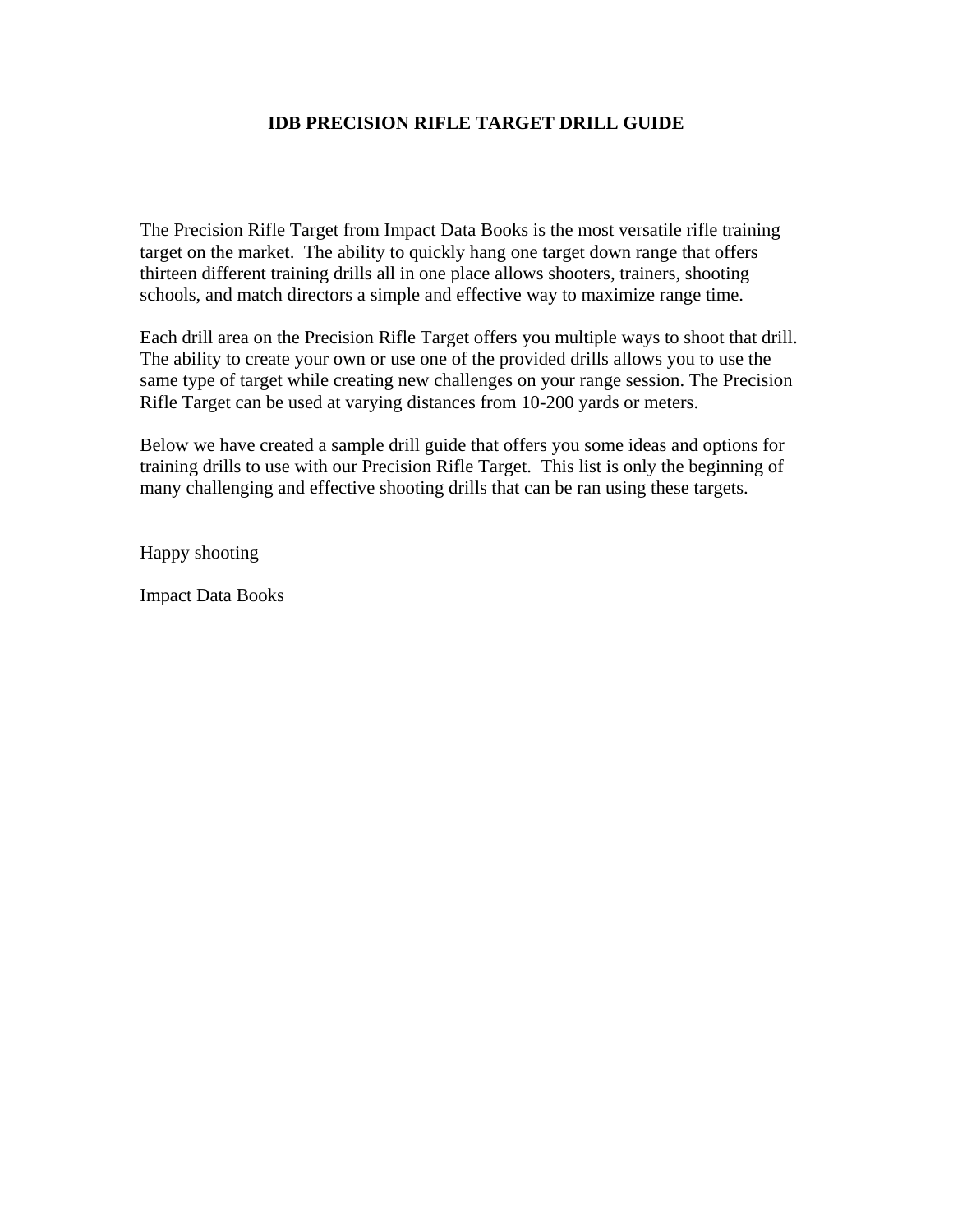- 1. Prone shot in a prescribed time. (10-40 seconds)
- 2. Standing to prone shot in a prescribed time. (10-40 seconds)
- 3. Kneeling to prone shot in a prescribed time. (10-40 seconds)
- 4. Sitting to prone shot in a prescribed time. (10-40 seconds)
- 5. Shooter in prone position ready to shoot CB shot on demand. (1-120 Minute Wait period) to be given the command to fire.
- 6. Shooter or shooters in prone position ready to shoot CB shot on command countdown.
- 7. Sprint from start point to rifle and shoot from prone position in prescribed time.
- 8. Sprint from start point to rifle and shoot from standing position in prescribed time.
- 9. Sprint from start point to rifle and shoot from kneeling position in prescribed time.
- 10. Sprint from start point to rifle and shoot from sitting position in prescribed time.

\*\*\*\*\* The above drills can be shot from the ground, off of a vehicle, barricade, tripod, rock, fallen tree, stump or any other improvised training aid.

\*\*\*\*\* In addition these drills all can be done weak side as well.

**CB**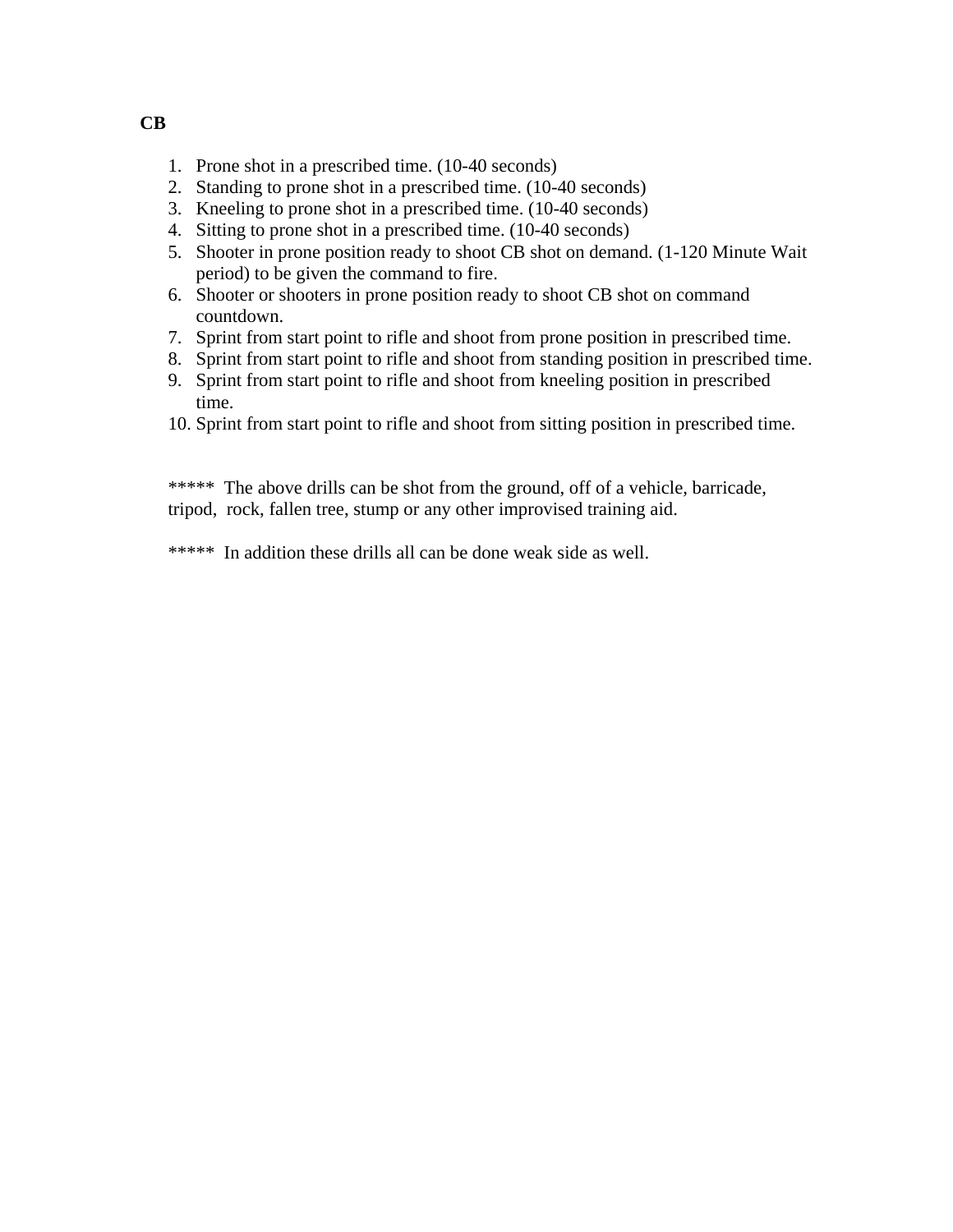- 1. Slow fire grouping drill 3 rounds.
- 2. Slow fire grouping drill 5 rounds.
- 3. Rapid fire grouping drill 3 rounds in prescribed time. (10-30 seconds)
- 4. Rapid fire grouping drill 5 rounds in prescribed time. (10-30 seconds)
- 5. Standing to prone shot in a prescribed time.
- 6. Kneeling to prone shot in a prescribed time.
- 7. Sitting to prone shot in a prescribed time.
- 8. Prone to standing shot in a prescribed time.
- 9. Prone to kneeling shot in a prescribed time.
- 10. Prone to sitting shot in a prescribed time.

\*\*\*\*\* The above drills can be shot from the ground, off of a vehicle, barricade, tripod, rock, fallen tree, stump or any other improvised training aid.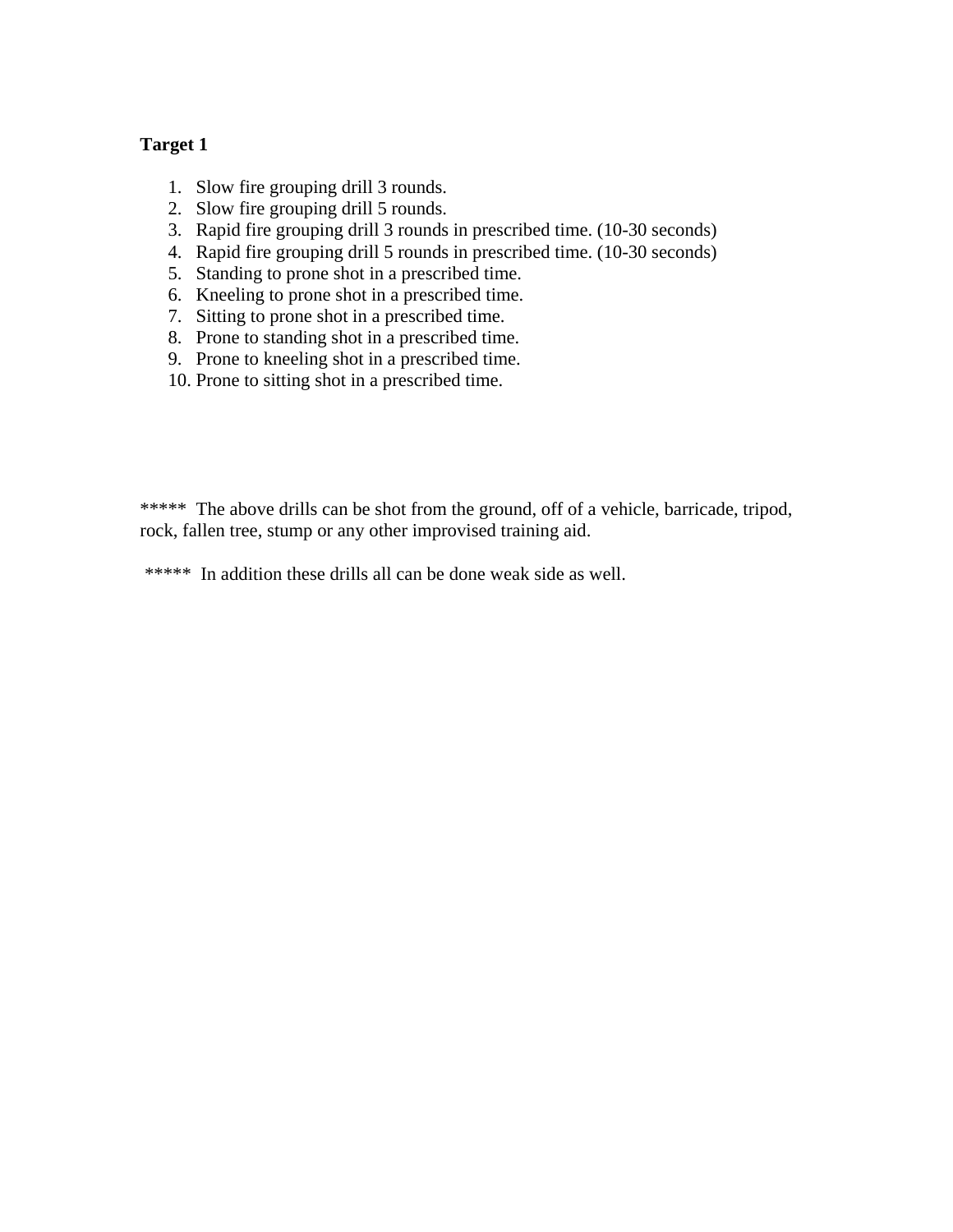- 1. Prone shot in a prescribed time. (10-40 seconds)
- 2. Standing to prone shot in a prescribed time. (10-40 seconds)
- 3. Kneeling to prone shot in a prescribed time. (10-40 seconds)
- 4. Sitting to prone shot in a prescribed time. (10-40 seconds)
- 5. Shooter in prone position ready to shoot shot on demand. (1-120 Minute Wait period) to be given the command to fire.
- 6. Shooter or shooters in prone position ready to shoot on command countdown.
- 7. Sprint from start point to rifle and shoot from prone position in prescribed time.
- 8. Sprint from start point to rifle and shoot from standing position in prescribed time.
- 9. Sprint from start point to rifle and shoot from kneeling position in prescribed time.
- 10. Sprint from start point to rifle and shoot from sitting position in prescribed time.
- 11. Slow fire grouping drill 3 rounds.
- 12. Slow fire grouping drill 5 rounds.
- 13. Rapid fire grouping drill 3 rounds in prescribed time. (10-30 seconds)
- 14. Rapid fire grouping drill 5 rounds in prescribed time. (10-30 seconds)

\*\*\*\*\* The above drills can be shot from the ground, off of a vehicle, barricade, tripod, rock, fallen tree, stump or any other improvised training aid.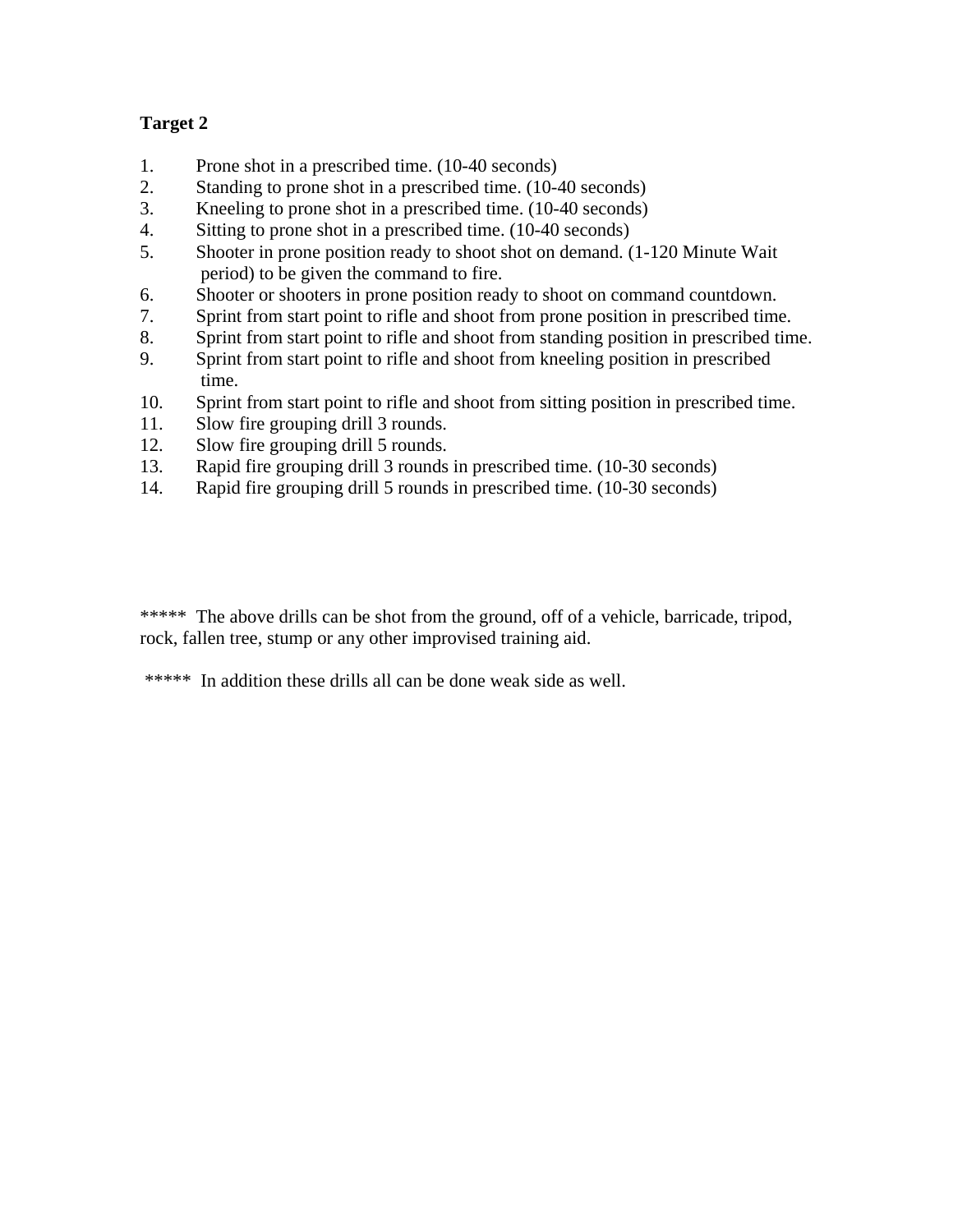- 1. 3 shot group in all dots
- 2. 5 shot group in all dots
- 3. 3 shot group in all dots in a prescribed time.
- 4. 5 shot group in all dots in a prescribed time.
- 5. Standing to prone shot in each dot in a prescribed time.
- 6. Kneeling to prone shot in each dot in a prescribed time.
- 7. Sitting to prone shot in each dot in a prescribed time.
- 8. Standing to prone shot in one dot once prescribed number is called.
- 9. Sitting to prone shot in one dot once prescribed number is called.
- 10. Kneeling to prone shot in one dot once prescribed number is called.
- 11. Standing to prone multiple shots once prescribed numbers are called.
- 12. Kneeling to prone multiple shots once prescribed numbers are called.
- 13. Sitting to prone multiple shots once prescribed numbers are called.
- 14. 1 shot in each target in counting order 1-5.
- 15. 1 shot in each target in counting order 1-5 in prescribed time.
- 16. 1 shot in each target in counting order 5-1.
- 17. 1 shot in each target in counting order 5-1 in prescribed time.
- 18. 1 shot in each even number target.
- 19. 1 shot in each even number target in prescribed time.
- 20. 1 shot in each odd number target.
- 21. 1 shot in each odd number target in prescribed time.

\*\*\*\*\* The above drills can be shot from the ground, off of a vehicle, barricade, tripod, rock, fallen tree, stump or any other improvised training aid.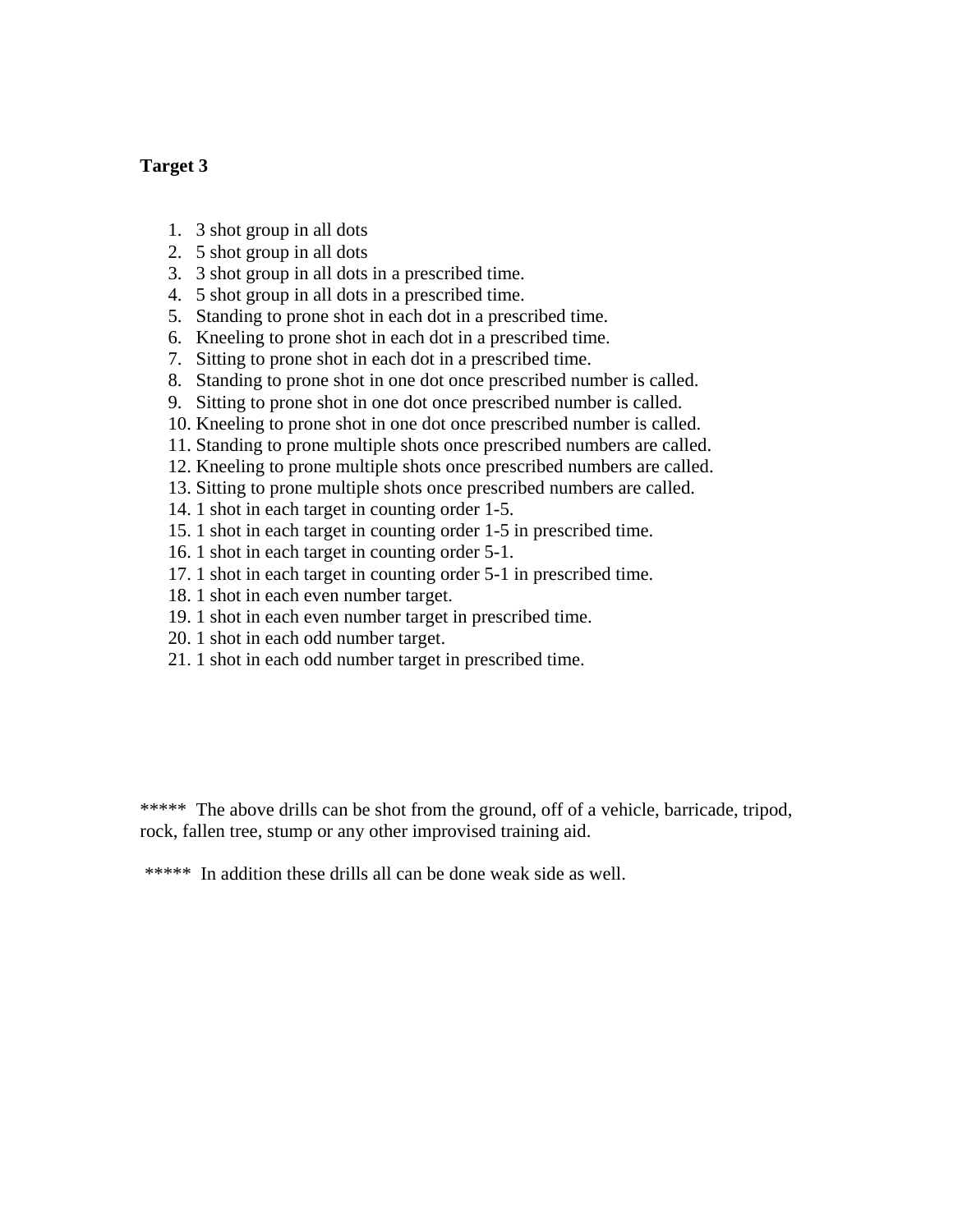- 1. Slow fire drill one shot in each target.
- 2. Rapid fire drill one shot in each dot. (20-40) seconds
- 3. 3 shot group in all dots
- 4. 5 shot group in all dots
- 5. 3 shot group in all dots in a prescribed time.
- 6. 5 shot group in all dots in a prescribed time.

\*\*\*\*\* The above drills can be shot from the ground, off of a vehicle, barricade, tripod, rock, fallen tree, stump or any other improvised training aid.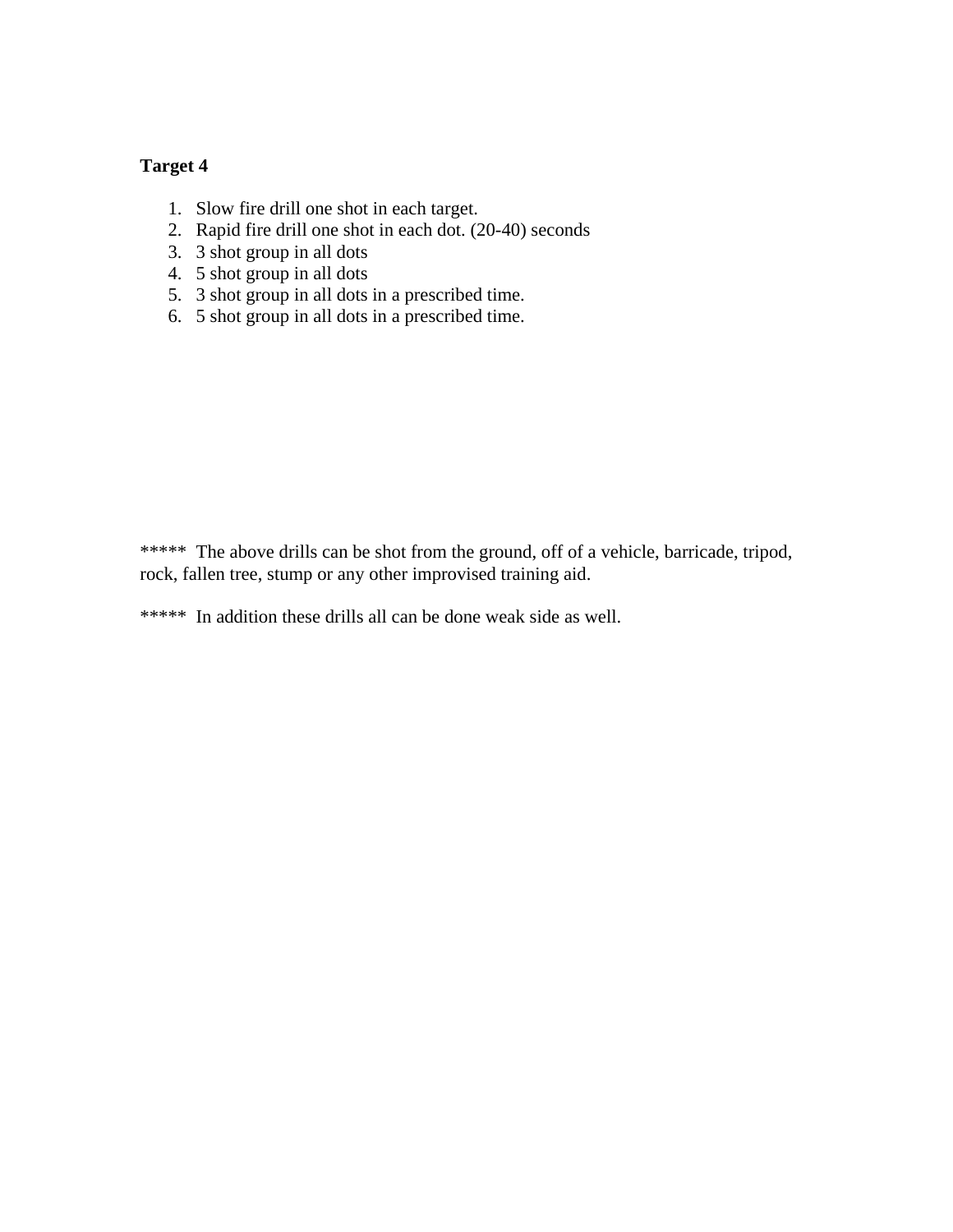- 1. Give shooter a word that only has one of each letter. Shooter will have to spell, find and shoot the letters of the word in order to be successful.
- 2. Give shooter a word that only has one of each letter. Shooter will have to spell, find and shoot the letters of the word in order to be successful during a prescribed time.
- 3. Shooter/spotter drill. Spotter will be given a word and he must find a way to tell the shooter what to shoot at without saying the letters.
- 4. Shooter/spotter drill. Spotter will be given a word and he must find a way to tell the shooter what to shoot at without saying the letters. During prescribed time.
- 5. Have shooter make up a spell a word by shooting the letters. Give them 10 points for each letter of a completed word. Incomplete words receive zero points.
- 6. Have shooter make up a spell a word by shooting the letters. Give them 10 points for each letter of a completed word. Incomplete words receive zero points.

\*\*\*\*\* The above drills can be shot from the ground, off of a vehicle, barricade, tripod, rock, fallen tree, stump or any other improvised training aid.

<sup>\*\*\*\*\*</sup> In addition these drills all can be done weak side as well.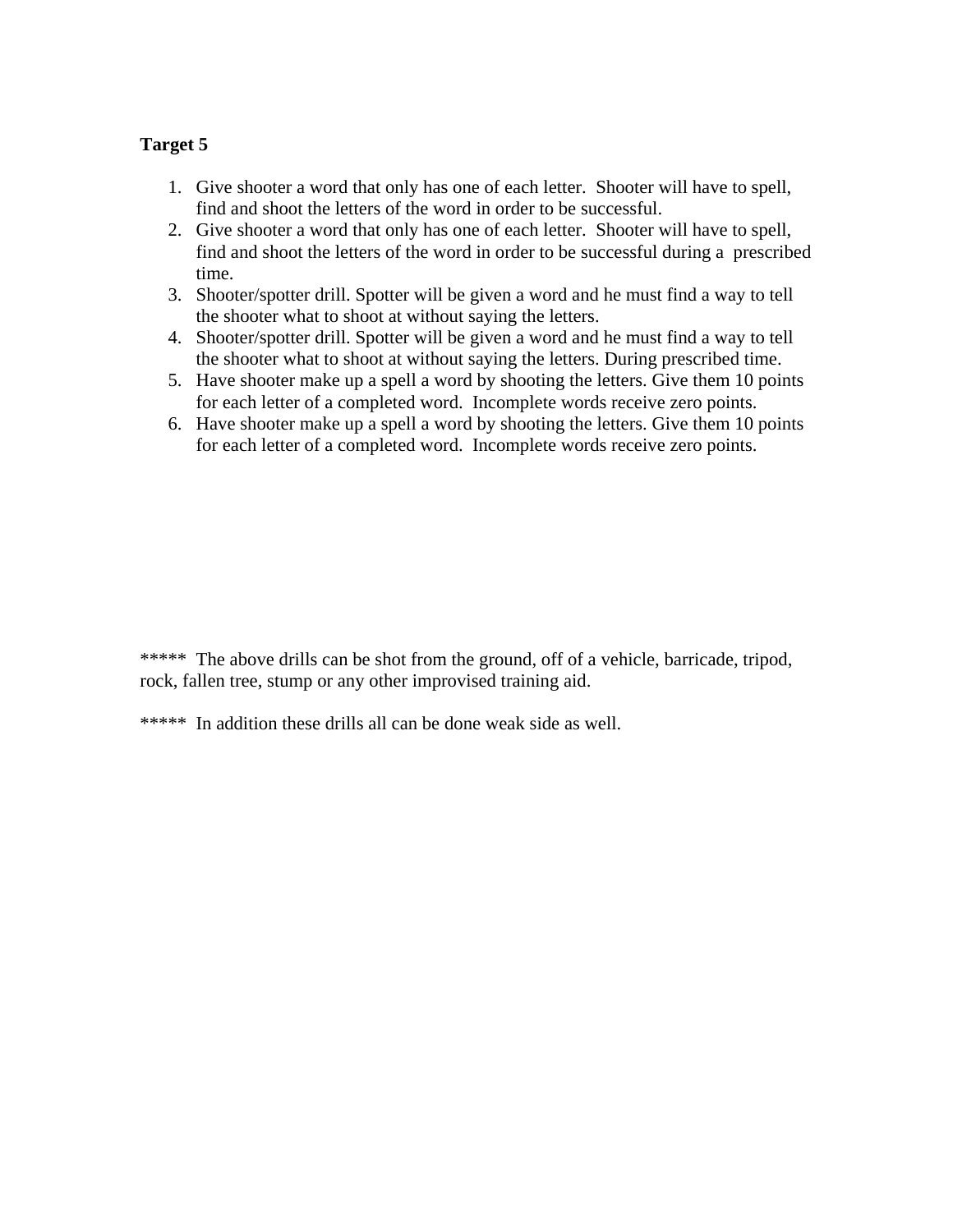- 1. This larger dot allows you to shoot any drill you find on this drill guide on it at a greater distance.
- 2. 3 shots standing. (With or without a prescribed time limit)
- 3. 3 shots kneeling. (With or without a prescribed time limit)
- 4. 3 shots sitting. (With or without a prescribed time limit)
- 5. 3 shots prone. (With or without a prescribed time limit)
- 6. 5 shots standing. (With or without a prescribed time limit)
- 7. 5 shots kneeling. (With or without a prescribed time limit)
- 8. 5 shots sitting. (With or without a prescribed time limit)
- 9. 5 shots prone. (With or without a prescribed time limit)
- 10. 3 shots standing using a sling. (With or without a prescribed time limit)
- 11. 3 shots kneeling using a sling . (With or without a prescribed time limit)
- 12. 3 shots sitting using a sling . (With or without a prescribed time limit)
- 13. 3 shots prone using a sling. (With or without a prescribed time limit)
- 14. 5 shots standing using a sling . (With or without a prescribed time limit)
- 15. 5 shots kneeling using a sling . (With or without a prescribed time limit)
- 16. 5 shots sitting using a sling. (With or without a prescribed time limit)
- 17. 5 shots prone using a sling . (With or without a prescribed time limit)
- 18. 3 shots standing off of a barricade. (With or without a prescribed time limit)
- 19. 3 shots kneeling off of a barricade. (With or without a prescribed time limit)
- 20. 3 shots sitting off of a barricade. (With or without a prescribed time limit)
- 21. 3 shots prone off of a barricade. (With or without a prescribed time limit)
- 22. 5 shots standing off of a barricade. (With or without a prescribed time limit)
- 23. 5 shots kneeling off of a barricade. (With or without a prescribed time limit)
- 24. 5 shots sitting off of a barricade. (With or without a prescribed time limit)
- 25. 5 shots prone off of a barricade. (With or without a prescribed time limit)

\*\*\*\*\* The above drills can be shot from the ground, off of a vehicle, barricade, tripod, rock, fallen tree, stump or any other improvised training aid.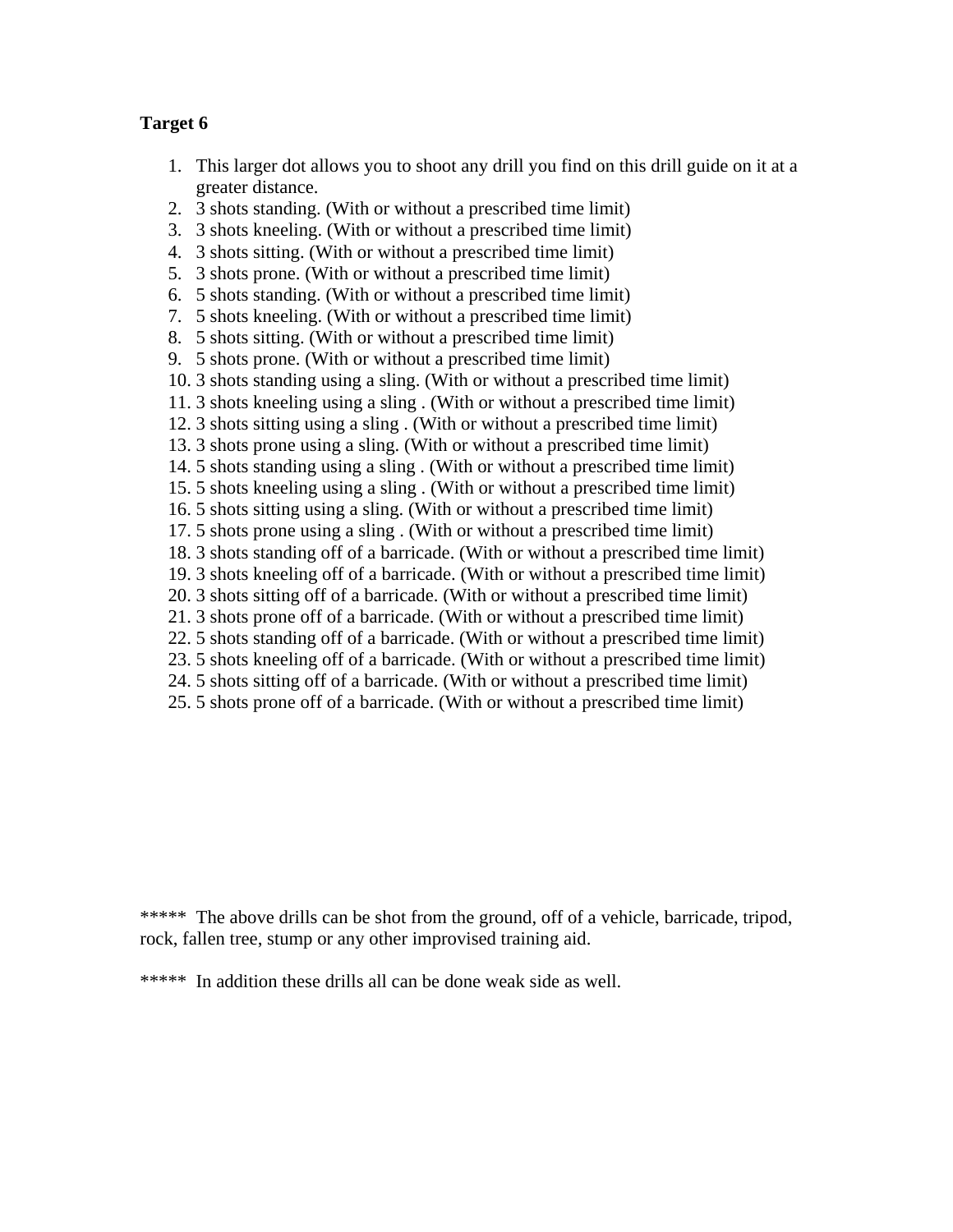- 1. Know your limits drill one shot on each dot going large too small.
- 2. Know your limits drill one shot on each dot going large too small in prescribed time limit.
- 3. 3 shot group in each dot
- 4. 5 shot group in all dots
- 5. 3 shot group in all dots in a prescribed time.
- 6. 5 shot group in all dots in a prescribed time.

**Know your limits** – tests your ability to stop while you are ahead. Shooter must take at least one shot. Drill consists of 1-4 shots if at any time the shooter misses they lose all the points scored. First dot is worth 10 points, second dot is worth 20 points, third dot is worth 30 points, and forth dot is worth 40 points. 100 points total.

\*\*\*\*\* The above drills can be shot from the ground, off of a vehicle, barricade, tripod, rock, fallen tree, stump or any other improvised training aid.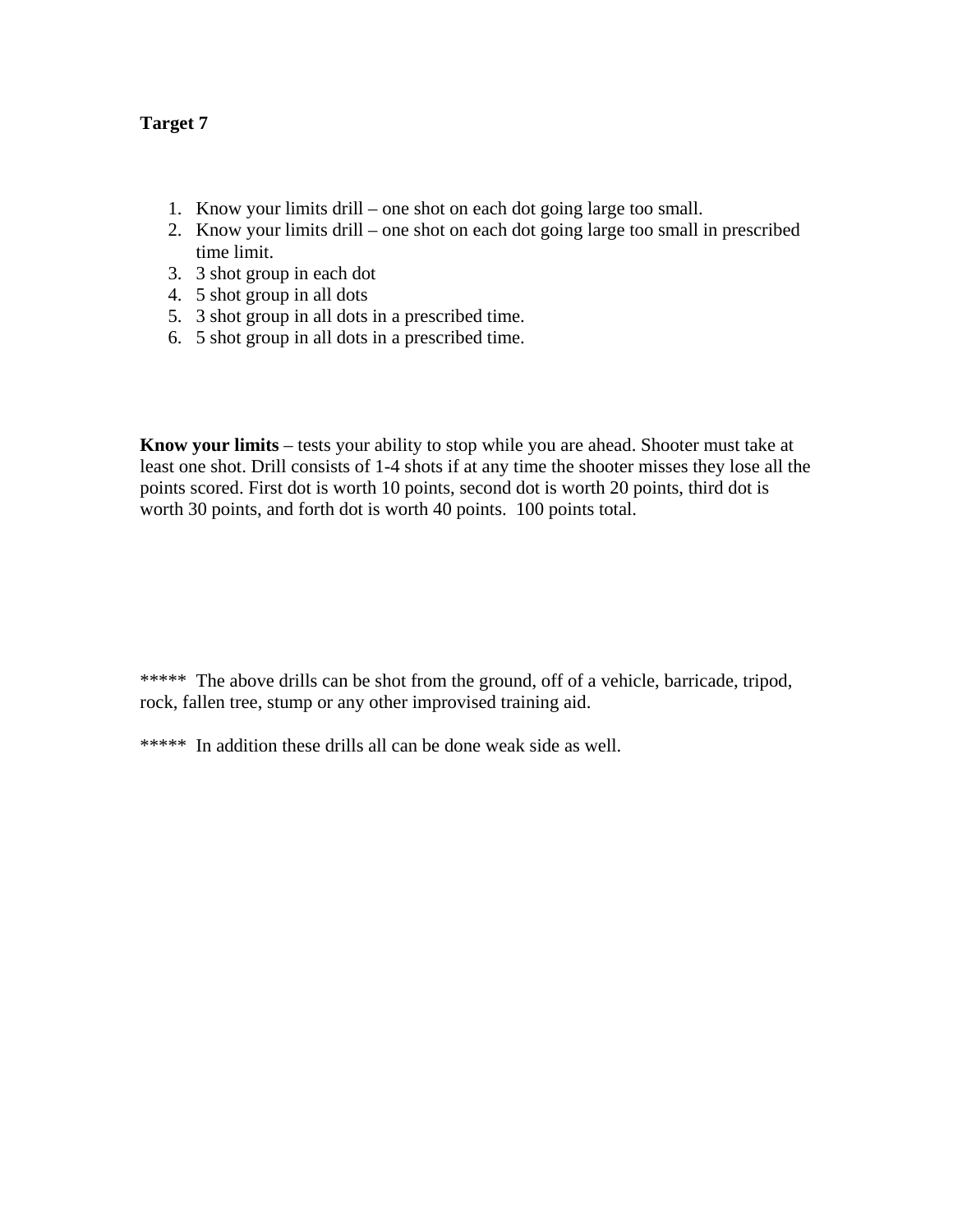- 1. Slow fire drill one shot in each target.
- 2. Rapid fire drill one shot in each dot. (20-40) seconds
- 3. 3 shot group in all dots
- 4. 5 shot group in all dots
- 5. 3 shot group in all dots in a prescribed time.
- 6. 5 shot group in all dots in a prescribed time.
- 7. Slow fire drill one shot in each target.
- 8. Rapid fire drill one shot in each dot. (20-40) seconds (weak side)
- 9. 3 shot group in all dots (weak side)
- 10. 5 shot group in all dots (weak side)
- 11. 3 shot group in all dots in a prescribed time. (weak side)
- 12. 5 shot group in all dots in a prescribed time. (weak side)

\*\*\*\*\* The above drills can be shot from the ground, off of a vehicle, barricade, tripod, rock, fallen tree, stump or any other improvised training aid.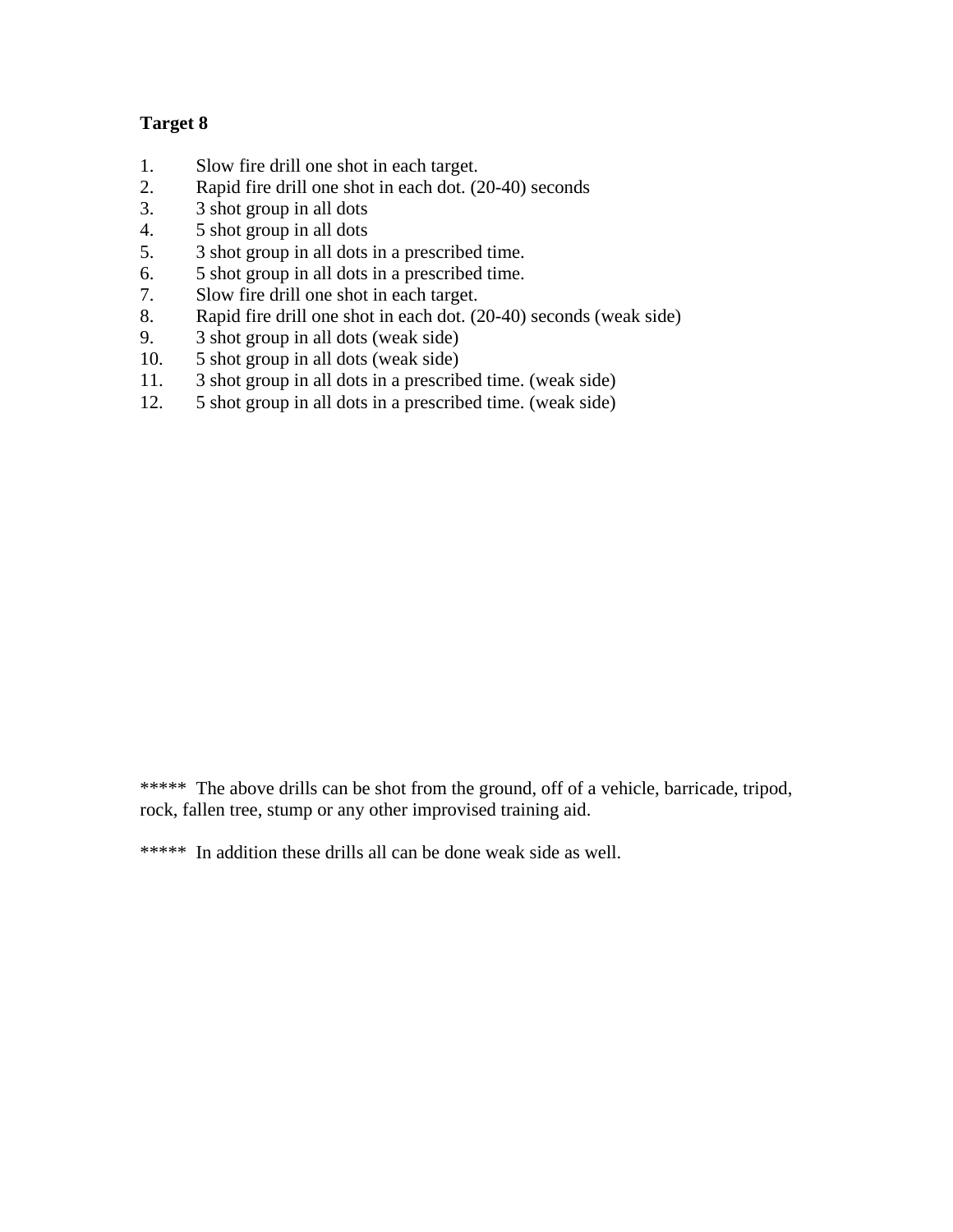- 1. Prone shot in a prescribed time. (10-40 seconds)
- 2. Standing to prone shot in a prescribed time. (10-40 seconds)
- 3. Kneeling to prone shot in a prescribed time. (10-40 seconds)
- 4. Sitting to prone shot in a prescribed time. (10-40 seconds)
- 5. Shooter in prone position ready to shoot CB shot on demand. (1-120 Minute Wait period) to be given the command to fire.
- 6. Shooter or shooters in prone position ready to shoot CB shot on command countdown.
- 7. Sprint from start point to rifle and shoot from prone position in prescribed time.
- 8. Sprint from start point to rifle and shoot from standing position in prescribed time.
- 9. Sprint from start point to rifle and shoot from kneeling position in prescribed time.
- 10. Sprint from start point to rifle and shoot from sitting position in prescribed time.

\*\*\*\*\* The above drills can be shot from the ground, off of a vehicle, barricade, tripod, rock, fallen tree, stump or any other improvised training aid.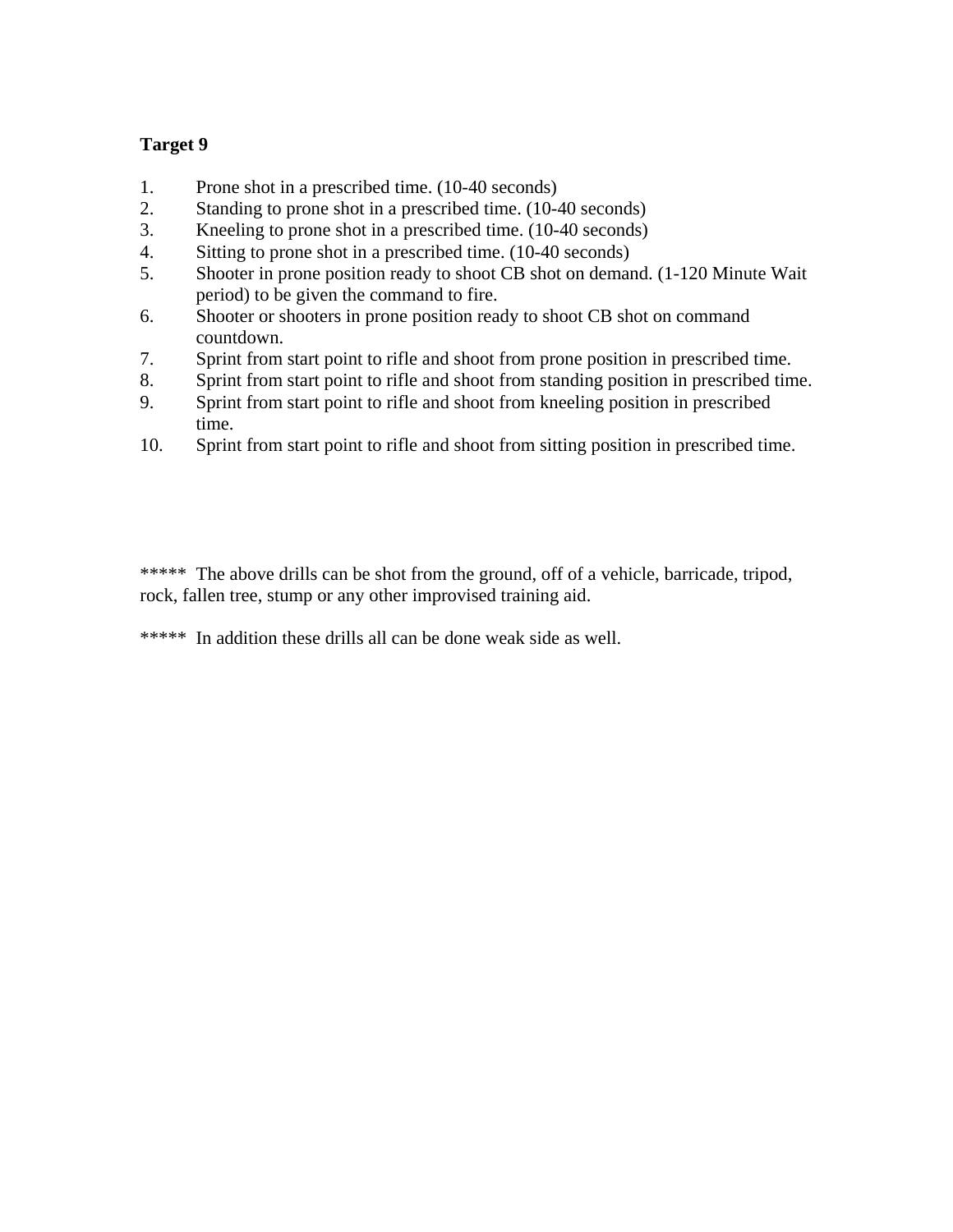- 1. Prone shot in a prescribed time. (10-40 seconds)
- 2. Standing to prone shot in a prescribed time. (10-40 seconds)
- 3. Kneeling to prone shot in a prescribed time. (10-40 seconds)
- 4. Sitting to prone shot in a prescribed time. (10-40 seconds)
- 5. Shooter in prone position ready to shoot CB shot on demand. (1-120 Minute Wait period) to be given the command to fire.
- 6. Shooter or shooters in prone position ready to shoot CB shot on command countdown.
- 7. Sprint from start point to rifle and shoot from prone position in prescribed time.
- 8. Sprint from start point to rifle and shoot from standing position in prescribed time.
- 9. Sprint from start point to rifle and shoot from kneeling position in prescribed time.
- 10. Sprint from start point to rifle and shoot from sitting position in prescribed time.

\*\*\*\*\* The above drills can be shot from the ground, off of a vehicle, barricade, tripod, rock, fallen tree, stump or any other improvised training aid.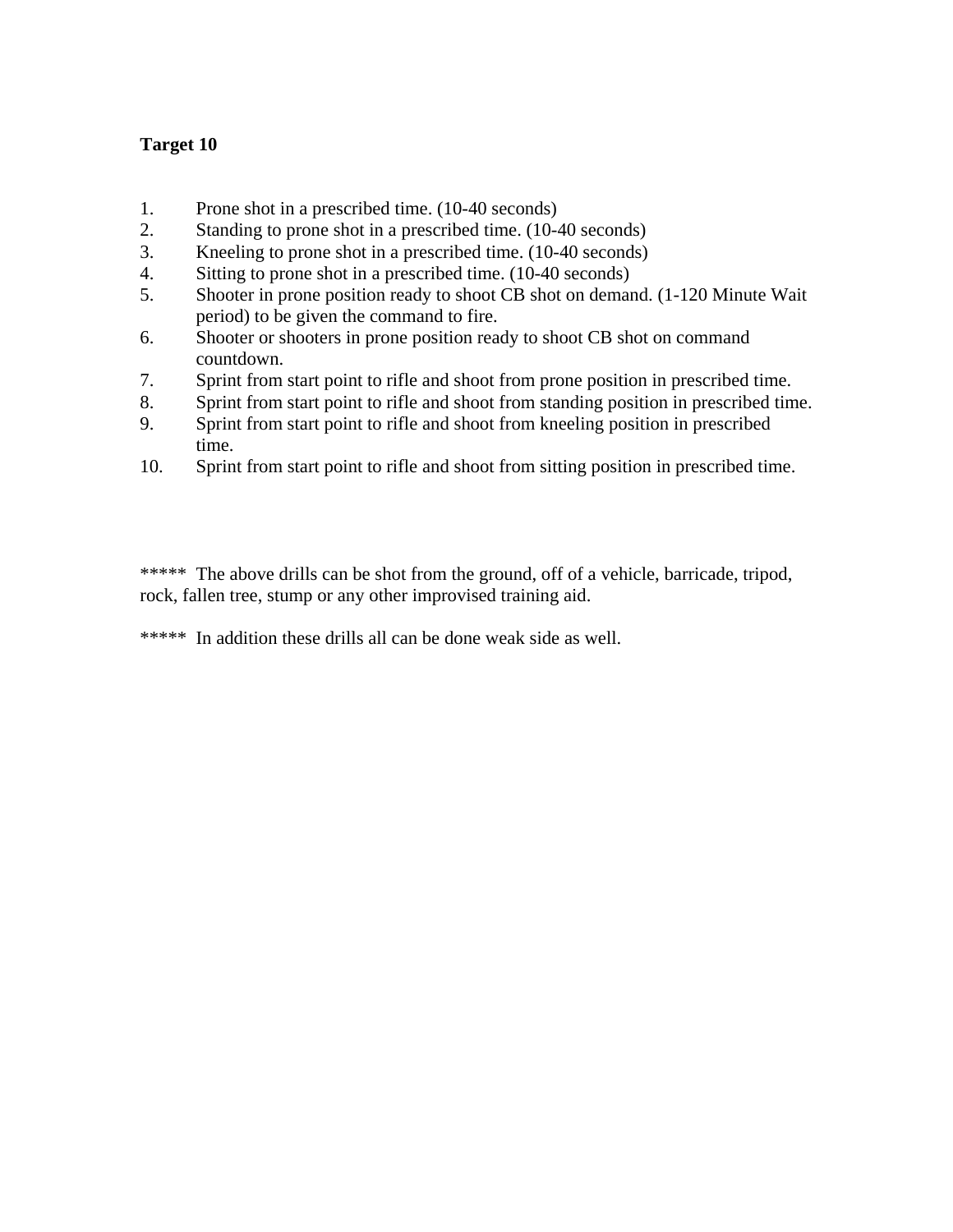- 1. Prone shot in a prescribed time. (10-40 seconds)
- 2. Standing to prone shot in a prescribed time. (10-40 seconds)
- 3. Kneeling to prone shot in a prescribed time. (10-40 seconds)
- 4. Sitting to prone shot in a prescribed time. (10-40 seconds)
- 5. Shooter in prone position ready to shoot CB shot on demand. (1-120 Minute Wait period) to be given the command to fire.
- 6. Shooter or shooters in prone position ready to shoot CB shot on command countdown.
- 7. Sprint from start point to rifle and shoot from prone position in prescribed time.
- 8. Sprint from start point to rifle and shoot from standing position in prescribed time.
- 9. Sprint from start point to rifle and shoot from kneeling position in prescribed time.
- 10. Sprint from start point to rifle and shoot from sitting position in prescribed time.

\*\*\*\*\* The above drills can be shot from the ground, off of a vehicle, barricade, tripod, rock, fallen tree, stump or any other improvised training aid.